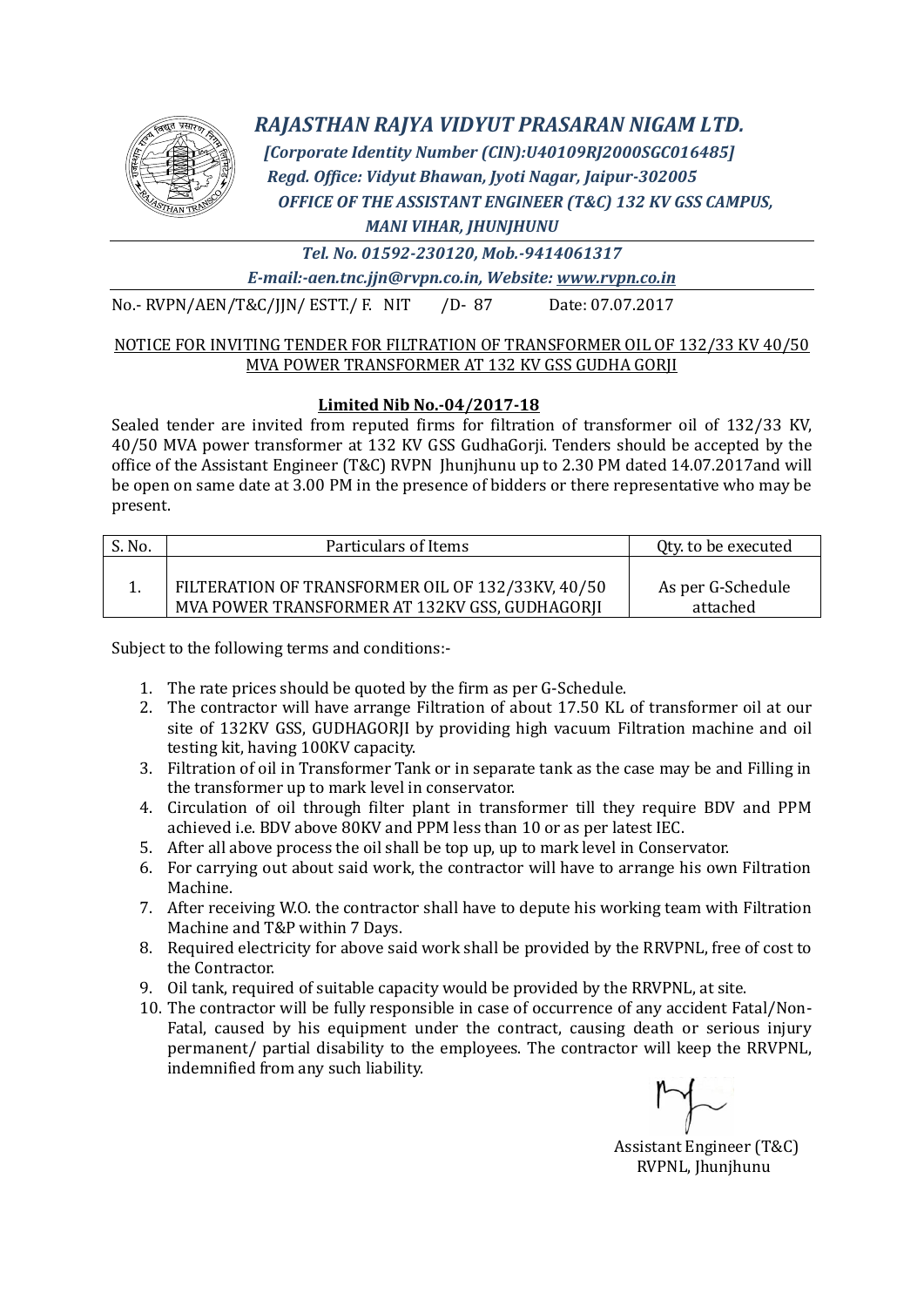Copy submitted/forwarded to the following:

- 1. The Superintending Engineer (T&C) RVPN, Babai.
- 2. The Executive Engineer (T&C) RVPN, Babai.
- 3. The Account Officer (T&C) RVPN, Babai.
- 4. The Feeder Manager (T&C) RVPN Sikar to upload on RVPN website.

Assistant Engineer (T&C) RVPNL, Jhunjhunu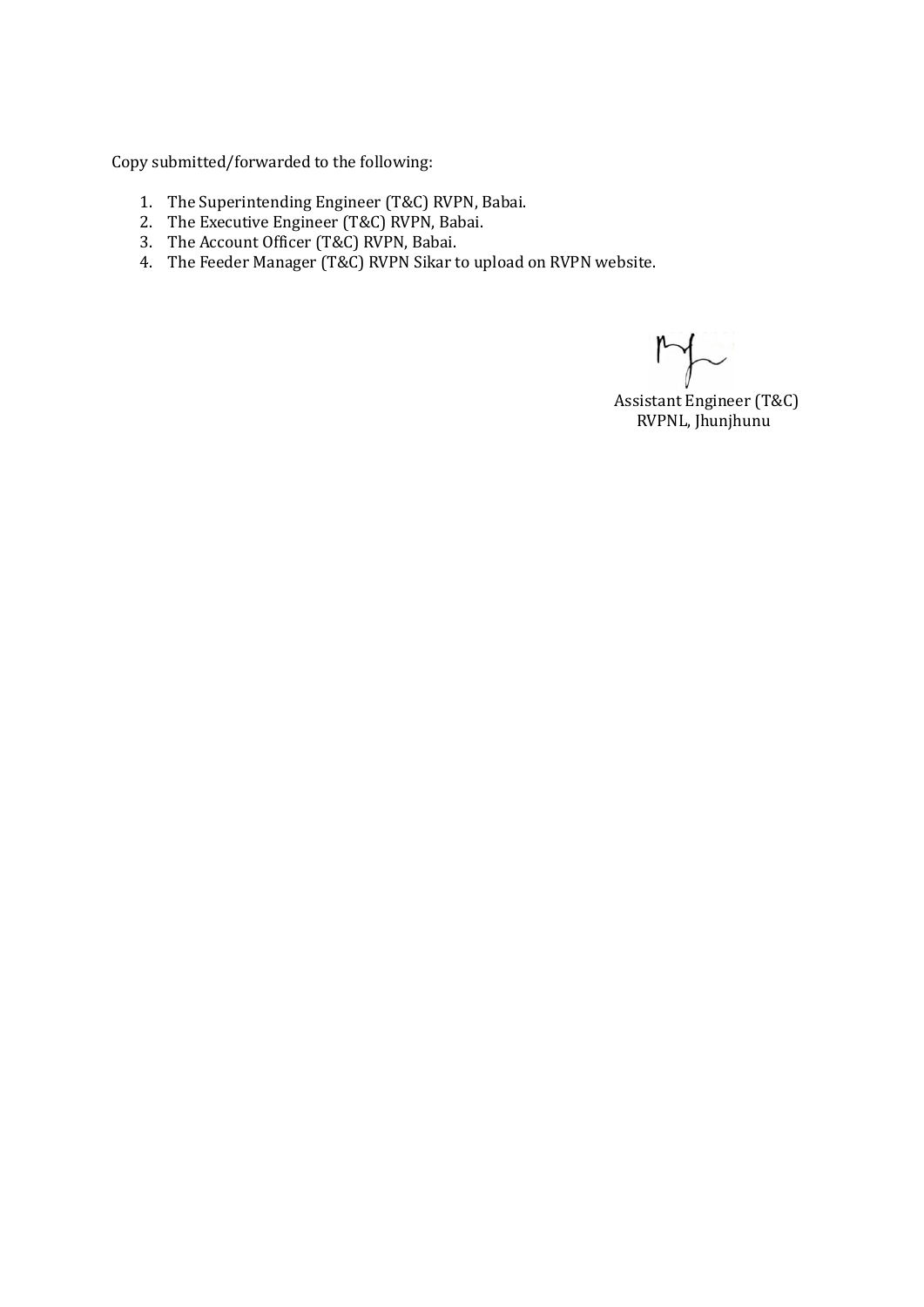

# *RAJASTHAN RAJYA VIDYUT PRASARAN NIGAM LTD.*

 *[Corporate Identity Number (CIN):U40109RJ2000SGC016485] Regd. Office: Vidyut Bhawan, Jyoti Nagar, Jaipur-302005 OFFICE OF THE ASSISTANT ENGINEER (T&C) 132 KV GSS CAMPUS, MANI VIHAR, JHUNJHUNU*

*Tel. No. 01592-230120, Mob.-9414061317 E-mail:-aen.tnc.jjn@rvpn.co.in, Website: www.rvpn.co.in*

### G-SCHEDULE FOR FILTRATION WORK OF TRANSFORMER OIL OF 132/33 KV, 40/50 MVA, TECHNICAL ASSOCIATES MAKE POWER TRANSFORMER AT 132 KV GSS GUDHAGORJI DISTT.- JHUNJHUNU (RAJ.)

### Name of Work: FILTRATION WORK OF TRANSFORMER OIL OF 132/33 KV, 40/50 MVA, TECHNICAL ASSOCIATES MAKE POWER TRANSFORMER AT 132 KV GSS GUDHAGORJI DISTT. JHUNJHUNU(RAJ.)

Name of Office: AEN (T&C), RVPNL, Jhunjhunu Location of Oil Filtration: 132 KV GSS, RVPNL, GUDHAGORJI

| Code<br>No. | Description of work                                                                                                                                                                                                                                                                                                                                                      | Unit  | Quantity | Rate/Unit   Amount |  |
|-------------|--------------------------------------------------------------------------------------------------------------------------------------------------------------------------------------------------------------------------------------------------------------------------------------------------------------------------------------------------------------------------|-------|----------|--------------------|--|
| 30.7        | Dehydration/Filtration and reconditioning of<br>Transformer Oil of 132/33 KV, 40/50 MVA<br>Power Transformer at 132 KV GSS, Gudhagorji<br>(by providing high vacuum Filtration machine)<br>and oil testing kit, having 100 KV capacity), as<br>per norms and testing thereof in presence of<br>sub-station works in charge.<br>(Electricity shall be supplied by deptt.) | Litre | 17500    |                    |  |
|             | Total Rs.                                                                                                                                                                                                                                                                                                                                                                |       |          |                    |  |

Total Rs (In Words):-………………………………………………………………………………………………………….

Assistant Engineer (T&C)

RVPNL Jhunjhunu

- 1. I/We have read terms and conditions of the Tender Enquiry. These are acceptable to us.
- 2. Our Offer is valid for 90 days from the date of opening of tenders.
- 3. The work shall be completed within stipulated period and as per instructions of the Engineer in Charge.
- 4. The quoted rate is firm in all respect till completion of work including all taxes and duties as applicable from time to time.
- 5. We shall arrange all "Tools and Plants" for execution of work at our cost.
- 6. Safe execution of work shall be our responsibility.
- 7. We shall be responsible for any "Fatal" or Non- Fatal" accident taking place due to our negligence.
- 8. Any damage(s) to Nigam's property in vicinity shall be our responsibility.